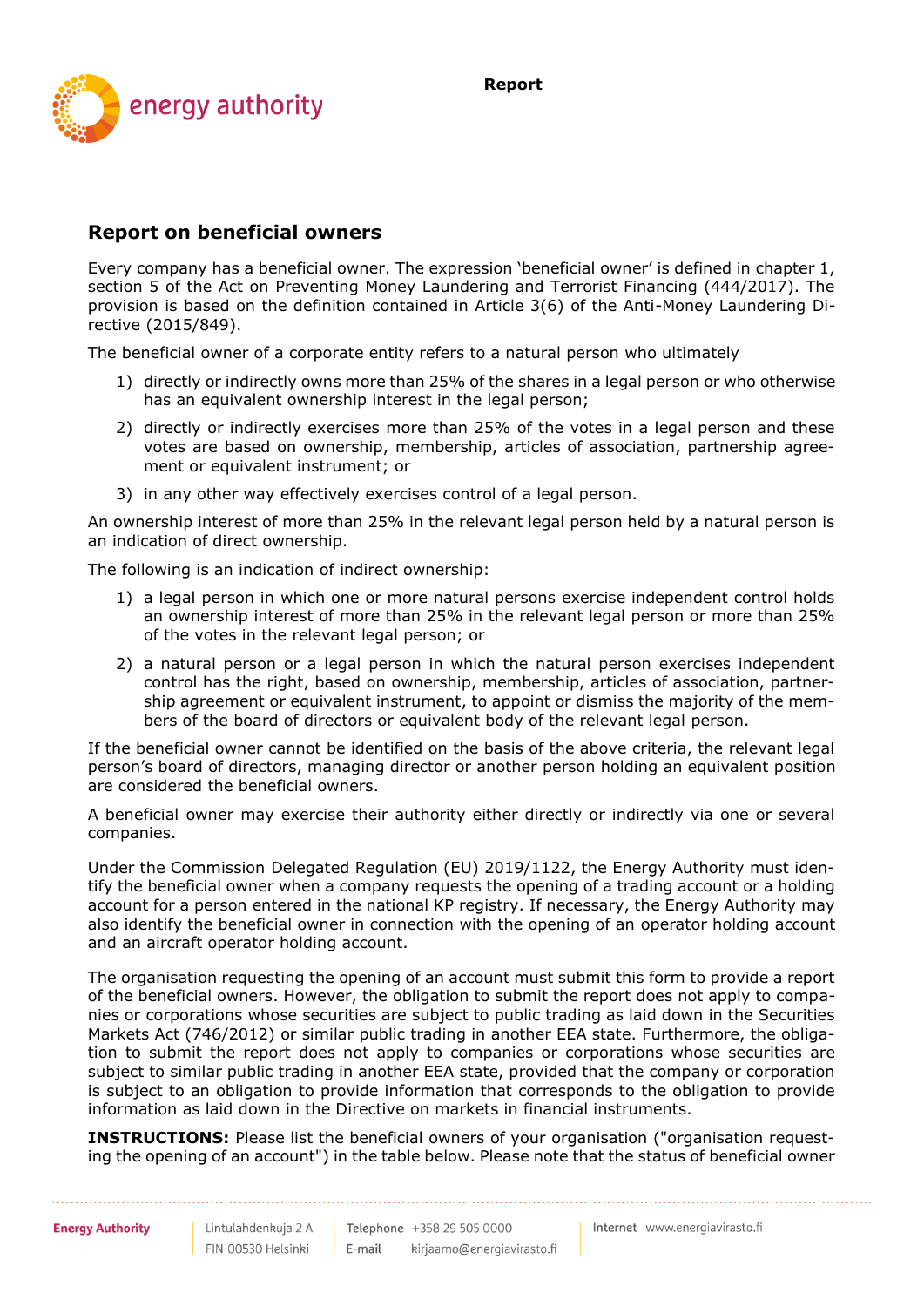

may also apply via another organisation. If your organisation has beneficial owners who are beneficiaries indirectly via another legal person/several legal persons, please submit a free-form report of the structure of ownership and authority, as well as the names of the beneficial owners. The report must include the companies' names and business IDs (or similar registration numbers in the case of non-Finnish companies). In addition to the name of each beneficial owner, the date of birth, citizenship, country of residence and share of ownership (%) in the applying organisation or other justification for the beneficial owner's authority must be indicated.

| Information on the organisation requesting the opening of an account |                                                                                        |  |  |
|----------------------------------------------------------------------|----------------------------------------------------------------------------------------|--|--|
| Organisation's name                                                  | Business ID (or a similar registration number in<br>the case of a non-Finnish company) |  |  |
|                                                                      |                                                                                        |  |  |

| Beneficial owner |               |             |                         |                                                                                                            |  |  |
|------------------|---------------|-------------|-------------------------|------------------------------------------------------------------------------------------------------------|--|--|
| Name             | Date of birth | Citizenship | Country of<br>residence | Share of ownership<br>(%) of the applying<br>organisation or other<br>justification for their<br>authority |  |  |
|                  |               |             |                         |                                                                                                            |  |  |
|                  |               |             |                         |                                                                                                            |  |  |
|                  |               |             |                         |                                                                                                            |  |  |
|                  |               |             |                         |                                                                                                            |  |  |